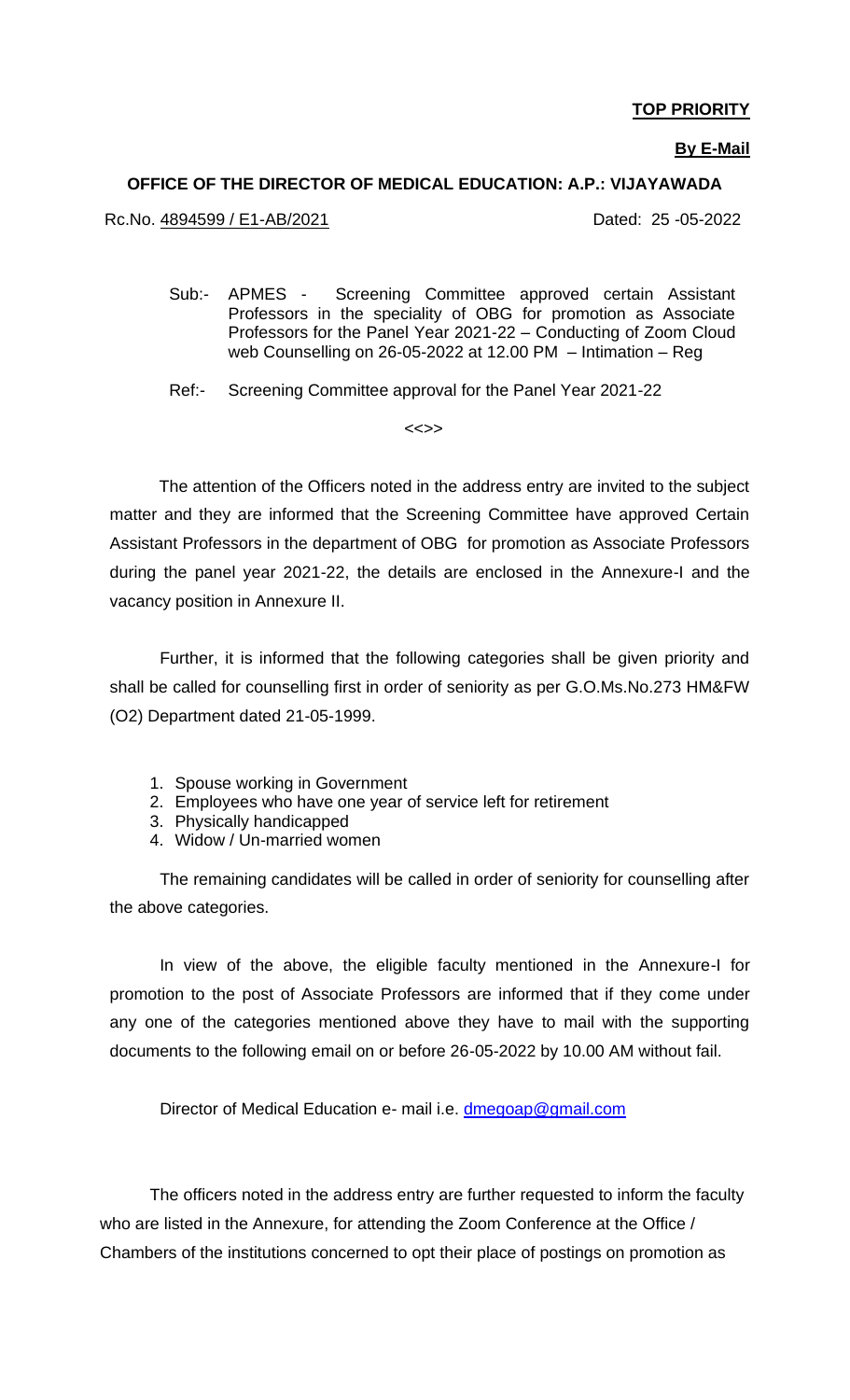Associate Professors **on 26 -05-2022 at 12.00 PM** onwards, and they have to follow the instructions given below:

### INSTRUCTIONS TO BE FOLLOWED TO PARTICIPATE IN THE ZOOM CONFERENCE:

- 1. Download the Zoom Cloud App from Play store and prepare to join the Zoom Conference in the concerned Principals / Superintendents offices.
- 2. Zoom Cloud meeting Link will be sent to the mobile number and email of the Principals of concerned Medical Colleges / Government Teaching Hospitals, Ten (10) minutes before the commencement of the Zoom Counselling.

 Sd/- Dr M Raghavendra Rao Director of Medical Education

To

All the Principals of Government Medical Colleges in the State All the Superintendents of Government Teaching Hospitals in the State Copy to the CIO, O/o DME, A.P., Vijayawada with a request to keep this circular and Annexure in the DME web site.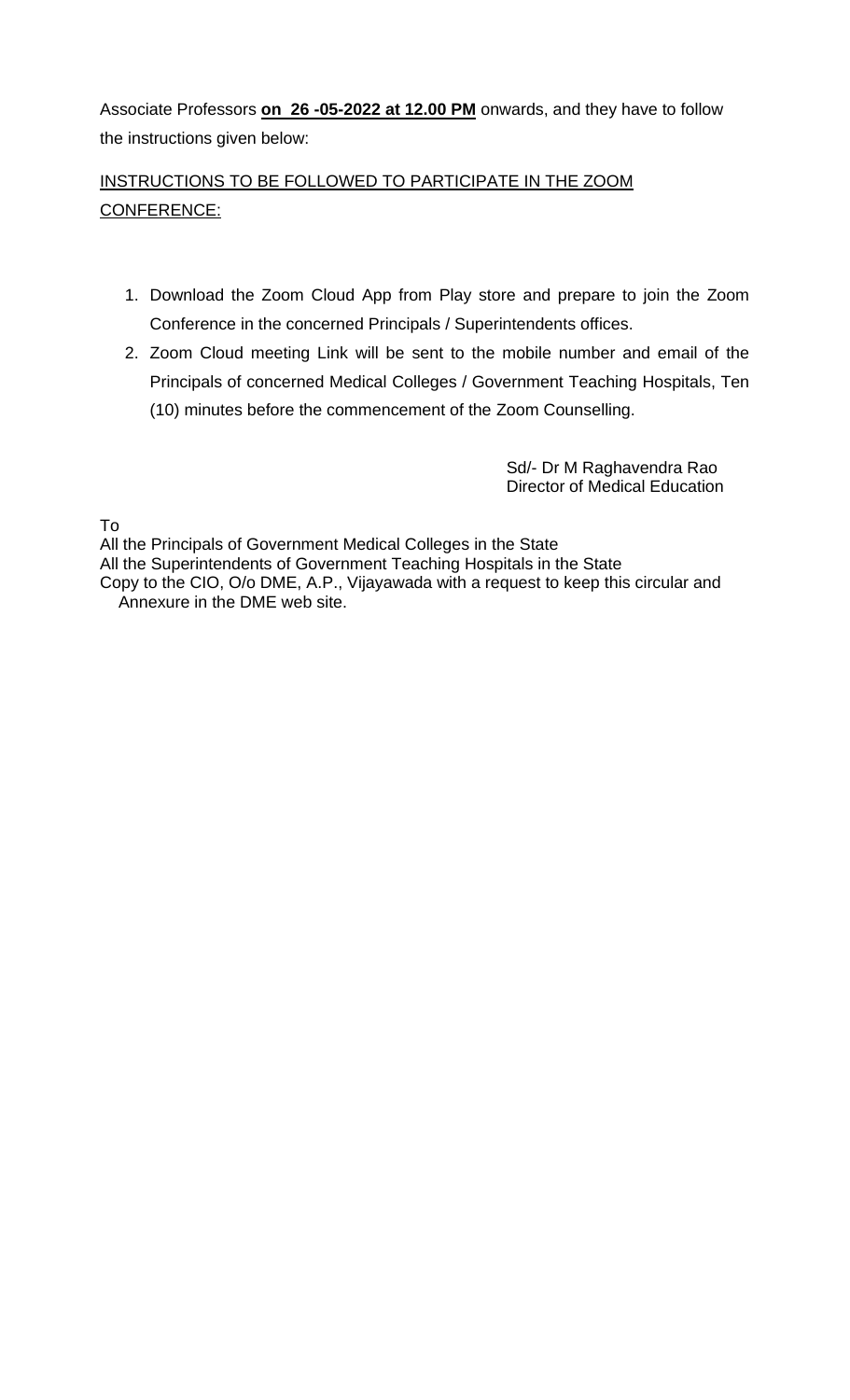| <b>Name of the Speciality: OBG</b> |                                    |                          |  |
|------------------------------------|------------------------------------|--------------------------|--|
| SI.No.                             | Name of the Assistant<br>Professor | Place of Working         |  |
| 1                                  | Dr I Padmasree                     | KMC, Kurnool             |  |
| 2                                  | Dr P Usha Devi                     | AMC, Visakhapatnam       |  |
| 3                                  | Dr P Sudhapadmasri                 | KMC, Kurnool             |  |
| 4                                  | Dr M. Ananda Kumari                | SMC, Vijayawada          |  |
| 5                                  | Dr K.Swarooparani                  | GMC, Ongole              |  |
| 6                                  | Dr. K.N. Madhavi                   | SMC, Vijayawada          |  |
| 7                                  | Dr. D. Usha Sree                   | AMC, Visakhapatnam       |  |
| 8                                  | Dr. B. Nirmala Devi                | <b>ACSR GMC, Nellore</b> |  |
| 9                                  | Dr. V.<br>Lakshminarayanamma       | <b>ACSR GMC, Nellore</b> |  |
| 10                                 | Dr. G.L. Shobitha                  | GMC, Guntur              |  |
| 11                                 | Dr. C. Sunitha                     | GMC, Ongole              |  |
| 12                                 | Dr. G.P.N. Karunavathi             | AMC, Visakhapatnam       |  |
| 13                                 | Dr. A. Sudha Rani                  | AMC, Visakhapatnam       |  |
| 14                                 | Dr.M. Uma Devi                     | S V M C, Tirupati        |  |
| 15                                 | Dr.A.Sree Devi                     | GMC, Guntur              |  |
| 16                                 | Dr Sharmila Kumari                 | KMC, Kurnool             |  |
| 17                                 | Dr. K. Sunitha                     | <b>ACSR GMC, Nellore</b> |  |
| 18                                 | Dr K Bhavani                       | KMC, Kurnool             |  |
| 19                                 | Dr. Ch. Rama                       | <b>ACSR GMC, Nellore</b> |  |
| 20                                 | , Dr. K.Indira Surya<br>Kumari     | AMC, Visakhapatnam       |  |
| 21                                 | Dr.A.V.Swarjyalakshmi              | AMC, Visakhapatnam       |  |

 Sd/- Dr M Raghavendra Rao **Director of Medical Education**